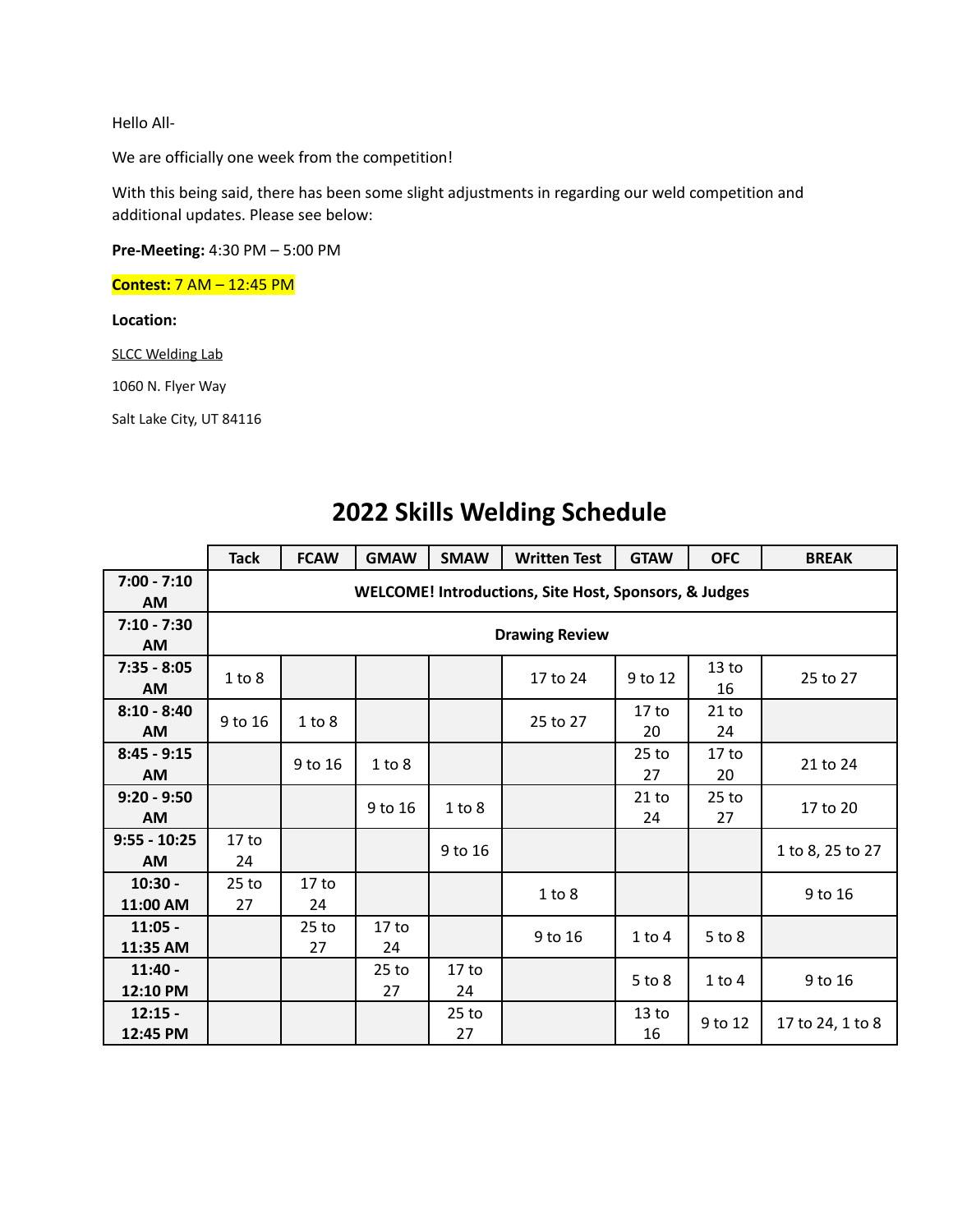#### **Contest:**

We have an update widget design which will include one steel widget that includes FCAW,SMAW, and GMAW welds. One aluminum widget that will be welded GTAW and one steel plate to be cut with OFC. Below are the thicknesses of material:

| <b>Material</b><br><b>Thickness</b> | In.   |
|-------------------------------------|-------|
| GTAW-Aluminum                       | .125" |
| FCAW- Steel                         | .25"  |
| SMAW-Steel                          | .25"  |
| <b>GMAW-Steel</b>                   | .25"  |
| OFC- Steel                          | .5"   |

In addition, below is the following filler metal that will be used:

| <b>Filler Metal</b> |
|---------------------|
| 3/32" ER4043        |
| .045" F71T-M        |
| .035" ER70S-6       |
| 1/8" E7018          |
| 1/8" E6010          |

The types of machines that will be provided are:

-Flextec 350X/LN25X Feeder

-Flextec 350X/LF72 Feeder

-Lincoln Power Wave C300

-Miller Dynasty 280

#### **Judging**

The below sheets outline the form of judging we will be done for the contest. The exact criteria might be abbreviated versions or modified slightly to fit our widget and welds, but will follow the same "YES" / "NO" template. In addition, we will be spot checking during the welding contest for appropriate WFS, amps, volts, and proper safety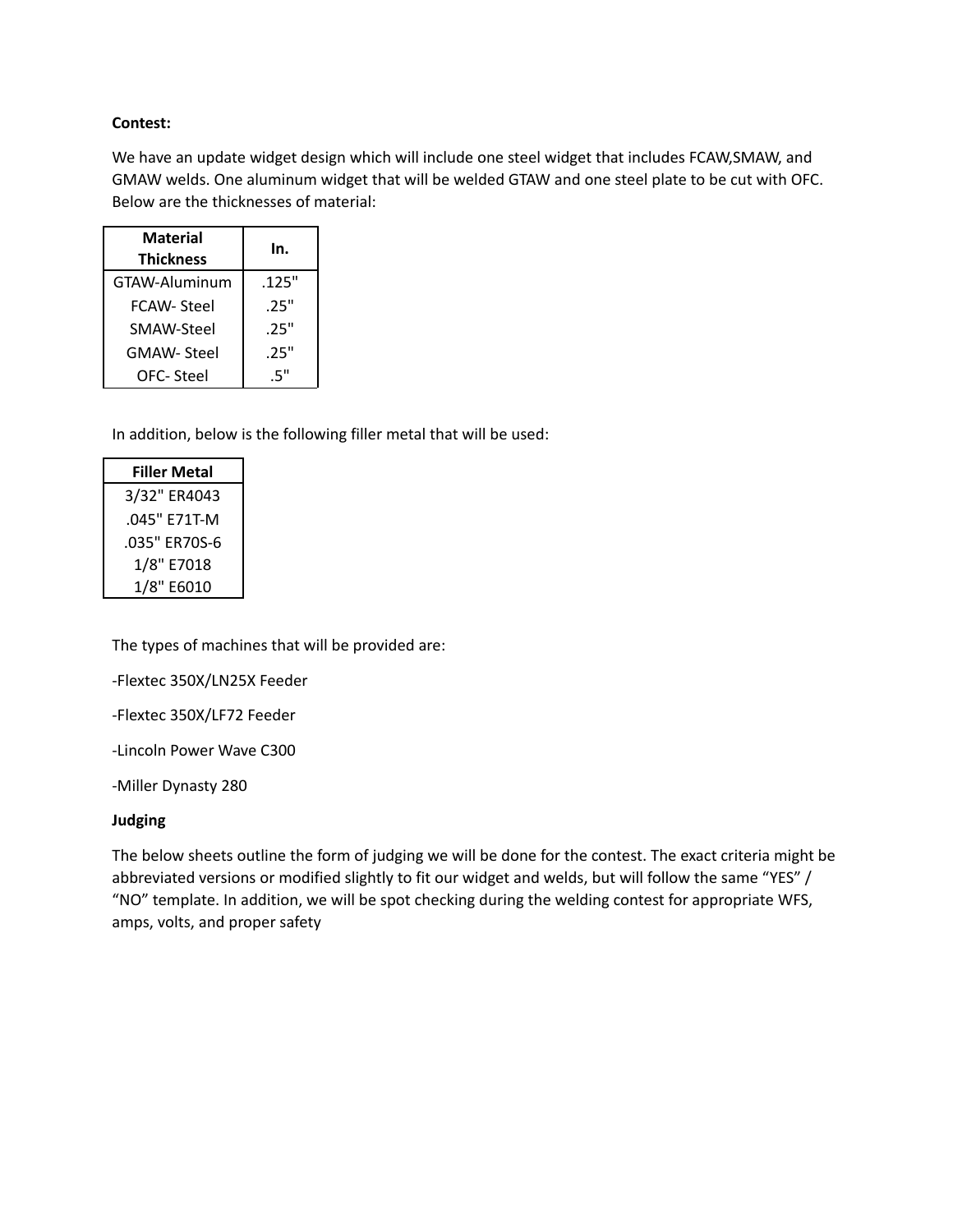# 'A'=YES it mees this criteria 'B' = NO it does NOT meet this criteria **SMAW FINAL**

|                | Has surface slag, spatter, and smoke been removed from all of the                        |                        |
|----------------|------------------------------------------------------------------------------------------|------------------------|
|                | joints and surrounding areas?                                                            |                        |
| 2              | Is the Project Assembled In Accordance to the Drawing?                                   |                        |
| 3              | Does the overall workmanship display consistency among all welds?                        | Assembley<br>Questions |
|                | (ALL WELDS MUST BE GENERALLY CONSISTENT WITH NO                                          |                        |
|                | SIGNIFICANT DISCONTUNITUIES)                                                             |                        |
| $\overline{A}$ | Crack Propagation. Any crack is unacceptable. Are<br>Weld #                              |                        |
|                | there no visible cracks? (Yes= "Yes, there are no visible cracks)                        |                        |
|                | Weld #<br>Crater Cross Section. All craters should be filled to                          |                        |
| 5              | provide the specified weld size, except for the end of intermittent fillet               |                        |
|                | welds outside of their effective length. Are the weld craters completely                 |                        |
|                | filled to the weld size?                                                                 |                        |
|                | Overall bead width not to exceed 1/16 in, variation in<br>Weld #                         |                        |
| 6              | width (from max to min) for any weld face. Does the weld meet this                       |                        |
|                | requirement?                                                                             |                        |
| 7              | Weld #<br>Porosity. No visible porosity is acceptable, Does the                          |                        |
|                | Weld Meet this Requirement?                                                              |                        |
| 8              | Undercut. Not to exceed 1/32 in depth for a total<br>Weld $#$                            |                        |
|                | accumulated length of 1/2in. Does the weld meet this requirement?                        |                        |
|                | Undersized Welds. Weld Size not to be larger by<br>Weld #                                |                        |
| 9              | anything greater than 1/16 in. anywhere along the weld length and no                     |                        |
|                | smaller than specified on the drawing. Does the weld size meet this                      |                        |
|                | requirement?                                                                             |                        |
|                | Weld #<br>Weld Profiles. Fillet welds can be slightly concave, flat,                     |                        |
|                | or slightly convex with the crown not to exceed 3/32 in. above flush.<br>10 <sup>1</sup> |                        |
|                | Groove Welds can be flush with an even crown not to exceed 3/32 in.                      |                        |
|                | Does this weld meet this requirement?                                                    |                        |
|                | Weld#<br>Weld/Base metal Fusion. Complete fusion shall exist                             |                        |
| 11             | between base and weld metal. Does the weld display complete fusion                       |                        |
|                | with no cold lap?                                                                        |                        |
| 12             | There shall be no Arc Marks outside the weld area.<br>Weld #                             |                        |
|                | Does the weld meet this requirement?                                                     |                        |
|                |                                                                                          |                        |

 $\hat{\textbf{z}}$ 

of quality to t more **IOTE: This** hree top p uestions **Lits**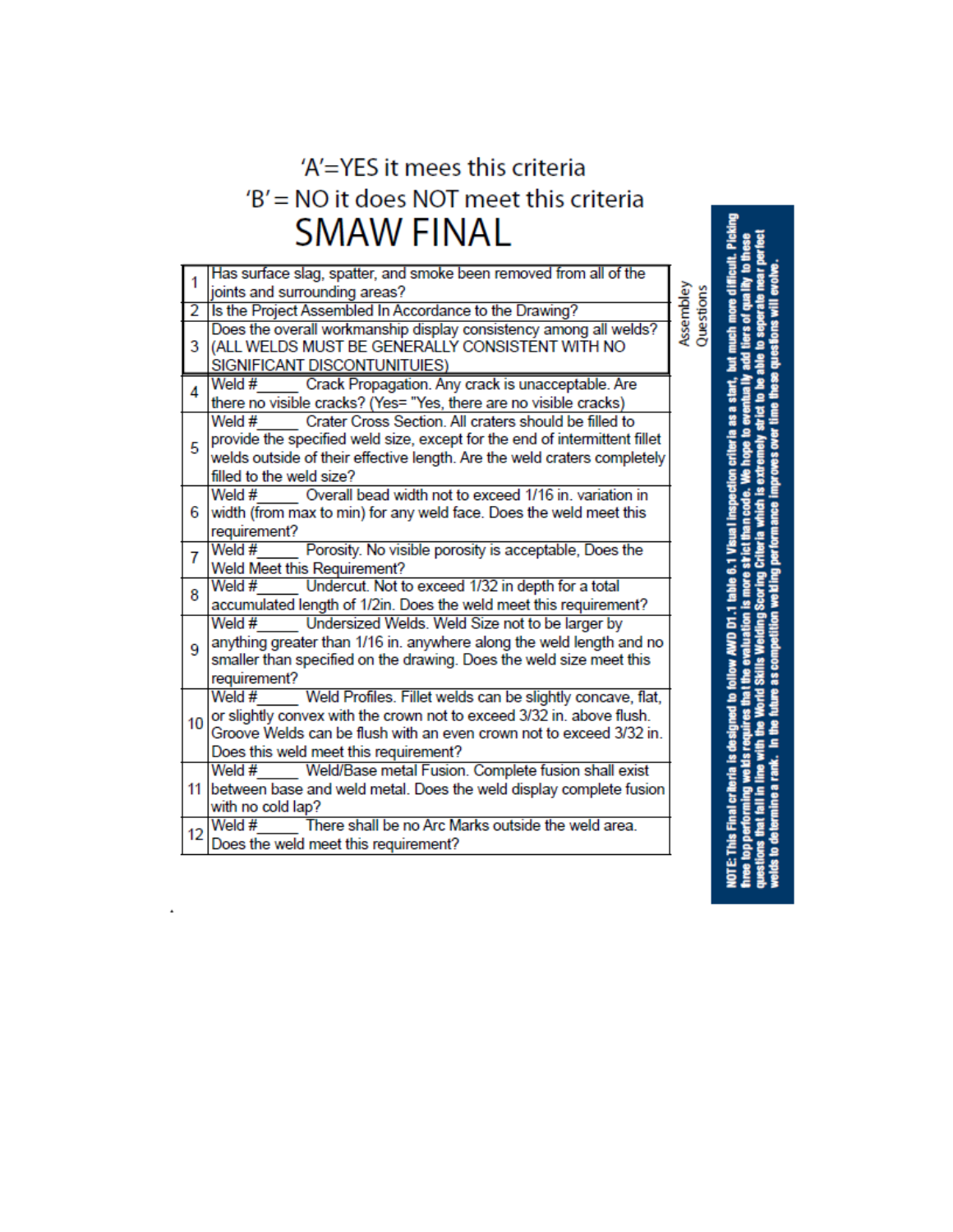

# 'A'=YES it mees this criteria 'B' = NO it does NOT meet this criteria **OFC FINAL**

Figure 1 – OFC Go,<br>No-go Gauge.

NOTE: This scoring criteria uses go-no go gauges to measure the cut. The Gauge is cut 0.1 in. to either side of the line. You may find you need to eliminate or add questions.

| $\overline{1}$ | Does the bevel angle stay within +- 5 degrees in any location along<br>its entire length? (Use angle finder tool)                                                                                                  |
|----------------|--------------------------------------------------------------------------------------------------------------------------------------------------------------------------------------------------------------------|
| $\overline{2}$ | Does the cut quality of the BEVEL face display minimal undulations<br>that do not exceed an inconsistency greater than 1/32 in?                                                                                    |
| 3              | Does the cut quality of the LARGE SHAPE face display minimal<br>undulations that do not exceed an inconsistency greater than 1/32 in?                                                                              |
| 4              | Does the cut quality of the SMALL SHAPE face display minimal<br>undulations that do not exceed an inconsistency greater than 1/32 in?                                                                              |
| 5              | Does the cut quality of the THIRD SHAPE face display minimal<br>undulations that do not exceed an inconsistency greater than 1/32 in?                                                                              |
| 6              | Does the cut stay inside the diameter of the Go / no-go gauge for The<br>Large SHAPE?                                                                                                                              |
| $\overline{7}$ | Does the cut stay inside the diameter of the Go / no-go gauge for The<br>Small SHAPE?                                                                                                                              |
| 8              | Does the cut stay inside the diameter of the Go / no-go gauge for The<br><b>THIRD SHAPE?</b>                                                                                                                       |
| 9              | Does the Go / no-go gauge fit inside of the Large Shape?                                                                                                                                                           |
|                | 10 Does the Go / no-go gauge fit inside of the Small Shape?                                                                                                                                                        |
| 11             | Does the Go / no-go gauge fit inside of the THIRD SHAPE?                                                                                                                                                           |
|                | Is the Bevel accuracy along its length Straight to within no more than<br>12 a variation of 1/8 in.? (Set two parallel lines along the entire length of<br>the bevel and no point should fall outside that window) |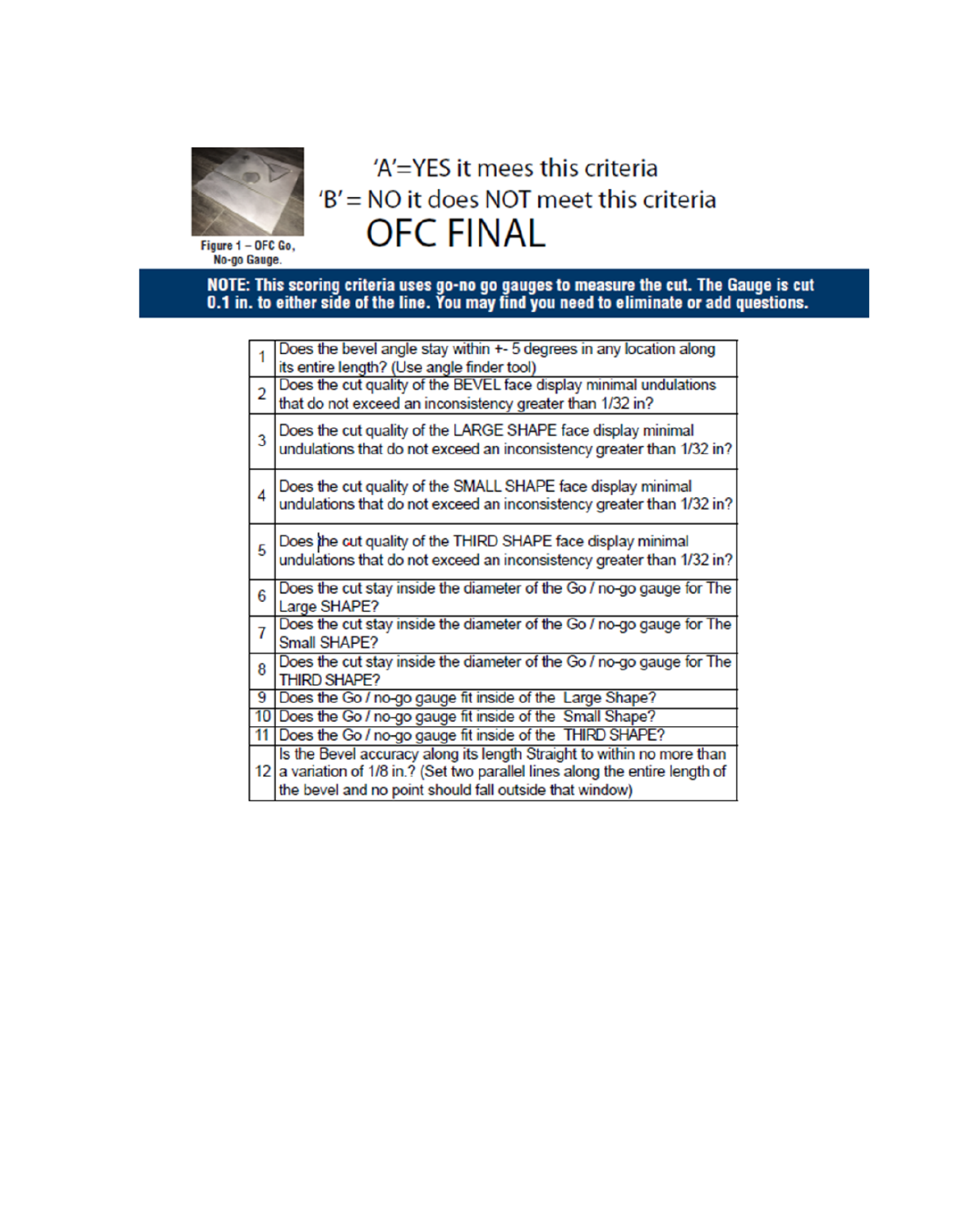### 'A'=YES it meets this criteria 'B' = NO it does NOT meet this criteria **GMAW FINAL**

welds

ault. Picking 9

|                        |                             | Has surface slag, spatter, and smoke been removed from all of the                         |  |  |  |  |
|------------------------|-----------------------------|-------------------------------------------------------------------------------------------|--|--|--|--|
| Assembley<br>Questions | 1                           | joints and surrounding areas?                                                             |  |  |  |  |
|                        | $\overline{2}$              | Is the Project Assembled In Accordance to the Drawing?                                    |  |  |  |  |
|                        |                             | Does the overall workmanship display consistency among all welds?                         |  |  |  |  |
|                        | 3                           | (ALL WELDS MUST BE GENERALLY CONSISTENT WITH NO                                           |  |  |  |  |
|                        |                             | SIGNIFICANT DISCONTUNITUIES)                                                              |  |  |  |  |
|                        |                             | Crater Cross Section, All craters should be filled to<br>Weld $#$                         |  |  |  |  |
|                        |                             | provide the specified weld size, except for the end of intermittent fillet                |  |  |  |  |
|                        | 4                           |                                                                                           |  |  |  |  |
|                        |                             | welds outside of their effective length. Are the weld craters completely                  |  |  |  |  |
|                        |                             | filled to the weld size?<br>Weld # Overall bead width not to exceed 1/16 in. variation in |  |  |  |  |
|                        |                             |                                                                                           |  |  |  |  |
|                        | 5                           | width (from max to min) for any weld face. Does the weld meet this                        |  |  |  |  |
|                        |                             | requirement?                                                                              |  |  |  |  |
|                        | 6                           | Weld $#$<br>Porosity. No visible porosity is acceptable, Does the                         |  |  |  |  |
|                        | Weld Meet this Requirement? |                                                                                           |  |  |  |  |
|                        | 7                           | Undercut. Not to exceed 1/32 in depth for a total<br>Weld #                               |  |  |  |  |
|                        |                             | accumulated length of 1/2in. Does the weld meet this requirement?                         |  |  |  |  |
|                        |                             | Weld $#$<br>Undersized Welds. Weld Size not to be larger by                               |  |  |  |  |
|                        | 8                           | anything greater than 1/16 in. anywhere along the weld length and no                      |  |  |  |  |
|                        |                             | smaller than specified on the drawing. Does the weld size meet this                       |  |  |  |  |
|                        |                             | requirement?                                                                              |  |  |  |  |
|                        |                             | Weld $#$<br>Weld Profiles. Fillet welds can be slightly concave, flat,                    |  |  |  |  |
|                        | 9                           | or slightly convex with the crown not to exceed 3/32 in. above flat.                      |  |  |  |  |
|                        |                             | Groove Welds can be flush with an even crown not to exceed 3/32 in.                       |  |  |  |  |
|                        |                             | Does this weld meet this requirement?                                                     |  |  |  |  |
|                        |                             | Weld/Base metal Fusion. Complete fusion shall exist<br>Weld $#$                           |  |  |  |  |
|                        |                             | 10 between base and weld metal. Does the weld display complete fusion                     |  |  |  |  |
|                        | with no cold lap?           |                                                                                           |  |  |  |  |
|                        | 11                          | There shall be no Arc Marks outside the weld area.<br>Weld #                              |  |  |  |  |
|                        |                             | Does the weld meet this requirement?                                                      |  |  |  |  |
|                        |                             | All other Fillet Welds Undersized Welds. Weld Size not to be larger by                    |  |  |  |  |
|                        | 12                          | anything greater than 1/16 in. anywhere along the weld length and no                      |  |  |  |  |
|                        |                             | smaller than specified on the drawing. Do all remaining fillet welds                      |  |  |  |  |
|                        |                             | meet this requirement?                                                                    |  |  |  |  |

 $\blacktriangle$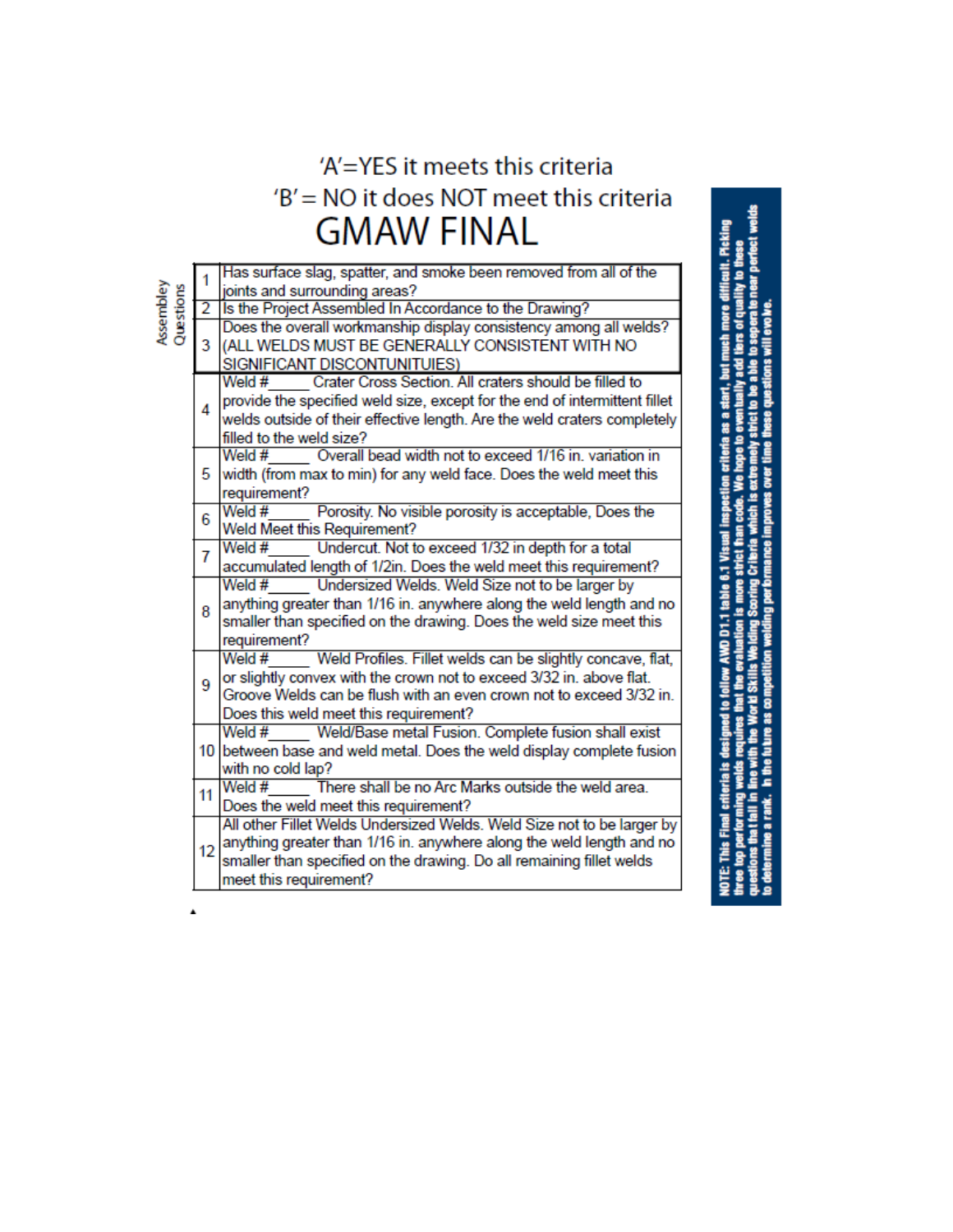# 'A'=YES it meets this criteria 'B' = NO it does NOT meet this criteria **FCAW FINAL**

| ъ |  |
|---|--|
|   |  |
|   |  |

| $\overline{1}$ | Has surface slag, spatter, and smoke been removed from all of the          |
|----------------|----------------------------------------------------------------------------|
|                | joints and surrounding areas?                                              |
| $\overline{2}$ | Is the Project Assembled In Accordance to the Drawing?                     |
| 3              | Does the overall workmanship display consistency among all welds?          |
|                | (ALL WELDS MUST BE GENERALLY CONSISTENT WITH NO                            |
|                | SIGNIFICANT DISCONTUNITUIES)                                               |
|                | Crater Cross Section. All craters should be filled to<br>Weld #            |
| 4              | provide the specified weld size, except for the end of intermittent fillet |
|                | welds outside of their effective length. Are the weld craters completely   |
|                | filled to the weld size?                                                   |
|                | Overall bead width not to exceed 1/16 in, variation in<br>Weld #           |
| 5.             | width (from max to min) for any weld face. Does the weld meet this         |
|                | requirement?                                                               |
| 6              | Weld $#$<br>Porosity. No visible porosity is acceptable, Does the          |
|                | Weld Meet this Requirement?                                                |
| 7              | Weld #<br>Undercut. Not to exceed 1/32 in depth for a total                |
|                | accumulated length of 1/2in. Does the weld meet this requirement?          |
|                | Undersized Welds. Weld Size not to be larger by<br>Weld #                  |
| 8              | anything greater than 1/16 in. anywhere along the weld length and no       |
|                | smaller than specified on the drawing. Does the weld size meet this        |
|                | requirement?                                                               |
|                | Weld #<br>Weld Profiles. Fillet welds can be slightly concave, flat,       |
| 9              | or slightly convex with the crown not to exceed 3/32 in. above flat        |
|                | Groove Welds can be flush with an even crown not to exceed 3/32 in.        |
|                | Does this weld meet this requirement?                                      |
|                | Weld/Base metal Fusion. Complete fusion shall exist<br>Weld #              |
|                | 10 between base and weld metal. Does the weld display complete fusion      |
|                | with no cold lap?                                                          |
| 11             | There shall be no Arc Marks outside the weld area.<br>Weld #               |
|                | Does the weld meet this requirement?                                       |
|                | All other Fillet Welds Undersized Welds. Weld Size not to be larger by     |
| 12             | anything greater than 1/16 in. anywhere along the weld length and no       |
|                | smaller than specified on the drawing. Do all remaining fillet welds       |
|                | meet this requirement?                                                     |
|                |                                                                            |

orid Skills Weiding Scoring Criteria which is extremely strict to be able to seperate near perfe in a Allemb ions will evolve ia as a s ង<br>ខ tion is more strict AWD D1.1 table 6.1 Vi welding 5 as an å lnthe uestions that fall in line with te is di elds to determi de Friedrich top per

at. Picki